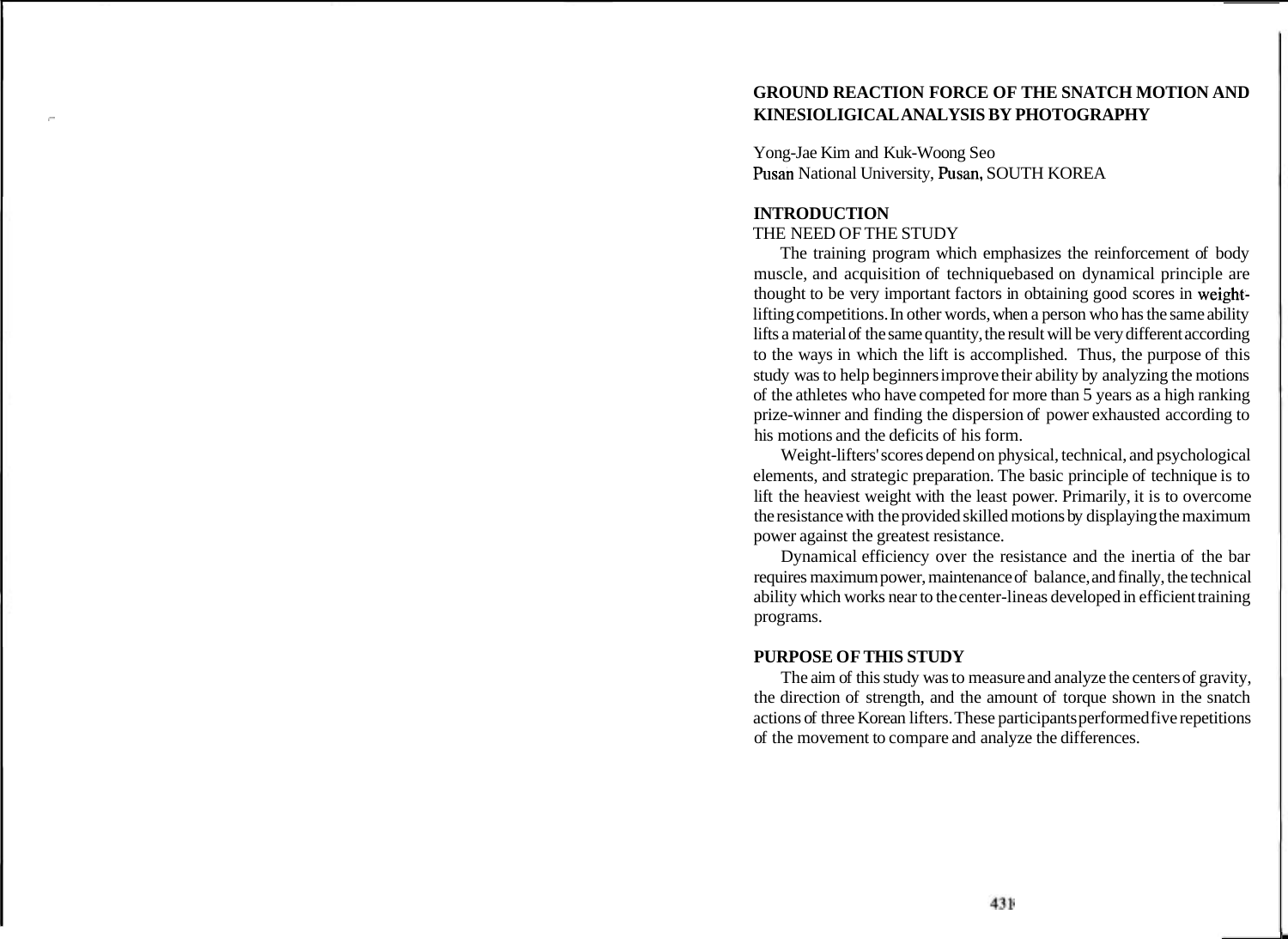# **METHOD OF STUDY AND INSTRUMENT OF MEASUREMENT**  Subjects<br>Thus:

Three players with over five years of competitive experience chosen were chosen as the participants. Demographics of the participants are shown in Table 1.

Table 1. The physical characteristics of subjects. I

| Subject    |      | Age(Years) Career (Years) Height (cm) Body Weight (kg) |                    |      |       |
|------------|------|--------------------------------------------------------|--------------------|------|-------|
| Record(kg) |      |                                                        |                    |      |       |
| K. K. N.   | 19.4 | 6                                                      | $162.0 \quad 67.0$ |      | 112.5 |
| L. C. W.   | 19.7 | 5                                                      | 168.0              | 59.0 | 100.0 |
| P. S. W.   | 18.9 | 5.                                                     | 165.0              | 95.0 | 115.0 |
| M          | 17.0 | 3.6                                                    | 165.0              | 73.6 | 109.1 |
| <b>SD</b>  | 0.17 | 0.47                                                   | 2.44               | 5.43 | 6.56  |

The instruments of measurement used for this study are shown in Table 2.

Table 2. Instruments.

| Instrument               | Type         | Maker       |
|--------------------------|--------------|-------------|
| High speed camera        | 16mm         | Hitachi     |
| Film                     | A. S. A. 400 | Kodak       |
| Analyzer                 | 106B.350E    | Inter-Nac   |
| Computer                 | 16 bit AT    | <b>HOST</b> |
| <b>Bar Bell</b>          |              | Suwon-korea |
| Pressure plate           | self made    |             |
| <b>Measurement Board</b> | self made    |             |
|                          |              |             |

#### 2. Method of Practice

The motion analysis and pressure plate analysis procedures of this study are shown in Figures 1 and 2. Figure 3 contains photographs of the equipment used in the study.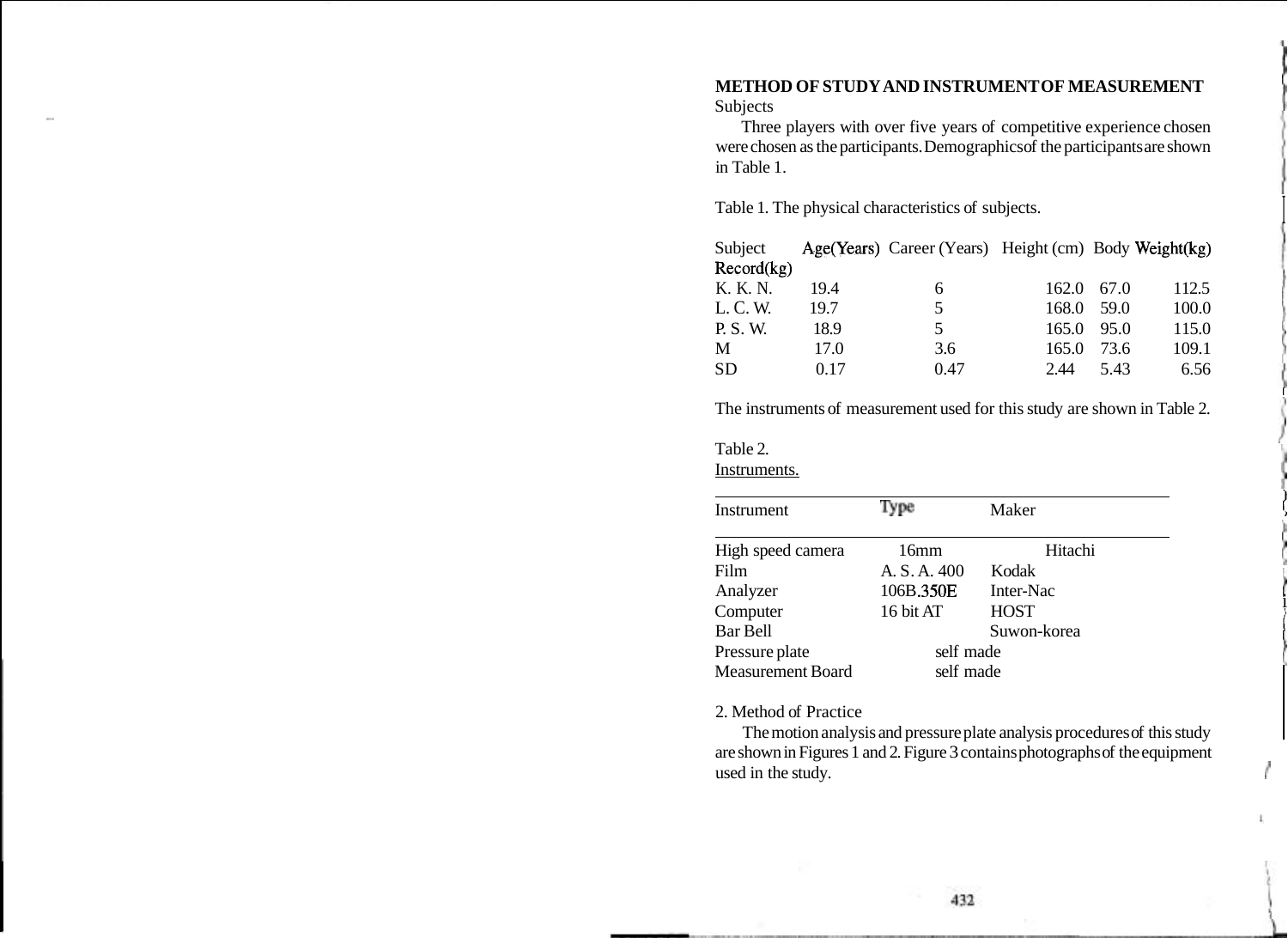1. Camera Pressure plate<br>
2. Film Strain gauge Strain gauge 3. Motion analyzer Amplifier 4. AID convert 5. Computer 6. Analysis (Displacement, Velocity, Acceleration, Force, Angle, Angular Velocity, Torque) 7. X-Y plot

Figure 1. Analysis system.

- 1. Pressure plate( Self-made )
- 2. Strain gauge(Type KFC-5-C1-11, length 5mm resistance 120)
- 3. Dynamic strain amplifier (Type DPM-6E, Kyowa)
- 4. AID convert (PCL-712, Pc-Labcards)
- 5. Computer (IBM PC/AT)
- 6. Analysis

Figure 2. Pressure plate analysis system.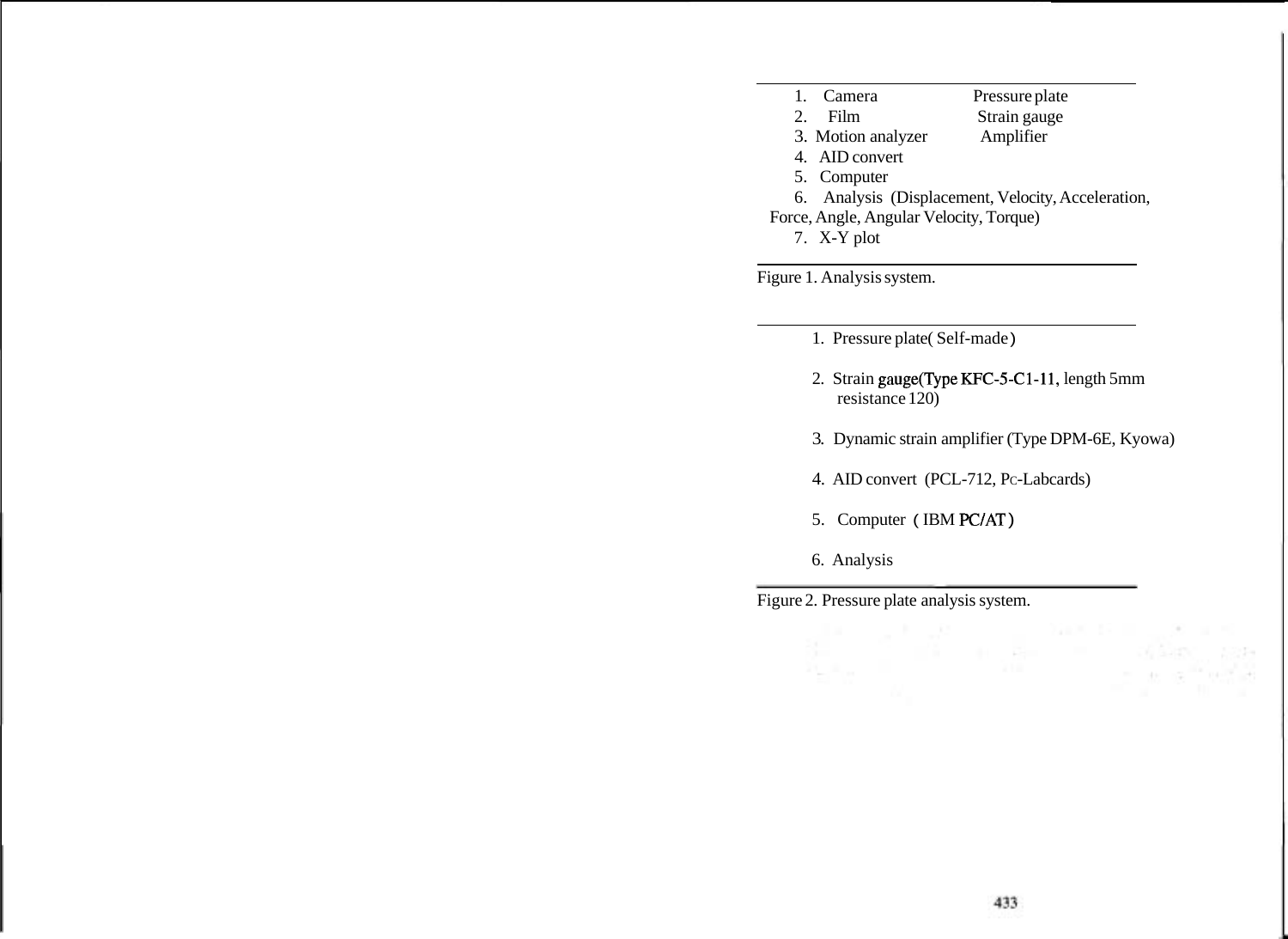#### **RESULTS**

1. Angle Variation of Each Joint

Table 3.

The final angle of each unit of movement.

| Angle                                                              | Thigh and Calf |  |  |                    |  | Thigh and Trunk              |                 |  |                              |     |
|--------------------------------------------------------------------|----------------|--|--|--------------------|--|------------------------------|-----------------|--|------------------------------|-----|
| Step                                                               |                |  |  | Kang Lee Park M SD |  |                              | Kang Lee Park M |  |                              | SD. |
| Start 30.4 35.9 37.5 34.6 3.04 69.4 66.9 74.6 70.3 3.2             |                |  |  |                    |  |                              |                 |  |                              |     |
| 1st-pull 124.7 131.1 127.9 127.9 2.61 116.4 118.4 121.3 118.7 2.01 |                |  |  |                    |  |                              |                 |  |                              |     |
| 2nd-puii 180.2 181.2 180.9 181.8 0.53                              |                |  |  |                    |  | 162.6 165.4 168.1 165.3 2.24 |                 |  |                              |     |
| Lock-out 38.6 40.2 52.3 43.7 6.11 37.8 23.6 38.3 33.2 6.81         |                |  |  |                    |  |                              |                 |  |                              |     |
| Stand-up 160.4 152.8 163.5 158.9 4.49                              |                |  |  |                    |  |                              |                 |  | 168.3 172.4 156.6 165.7 6.69 |     |



Figure 3. The angle for Kang's thigh and calf, thigh and trunk

### **RESULTS AND DISCUSSION**

The physical variables of the weight-lifting motions of three weightlifters were compared and analyzed. Each lifter had over five years of weightlifting experience. The results of the weight-lifting motions were analyzed by two-dimensional film analysis as follows:

(I) The angles at each steps:

When the first motion has been completed, the mean angle of the first pull motions was 127.9( and these angles have little difference among them. At the 2nd-pull, the angle between thigh and calf is 181.8( and Park's thigh and calf and thigh and trunk had the highest increase.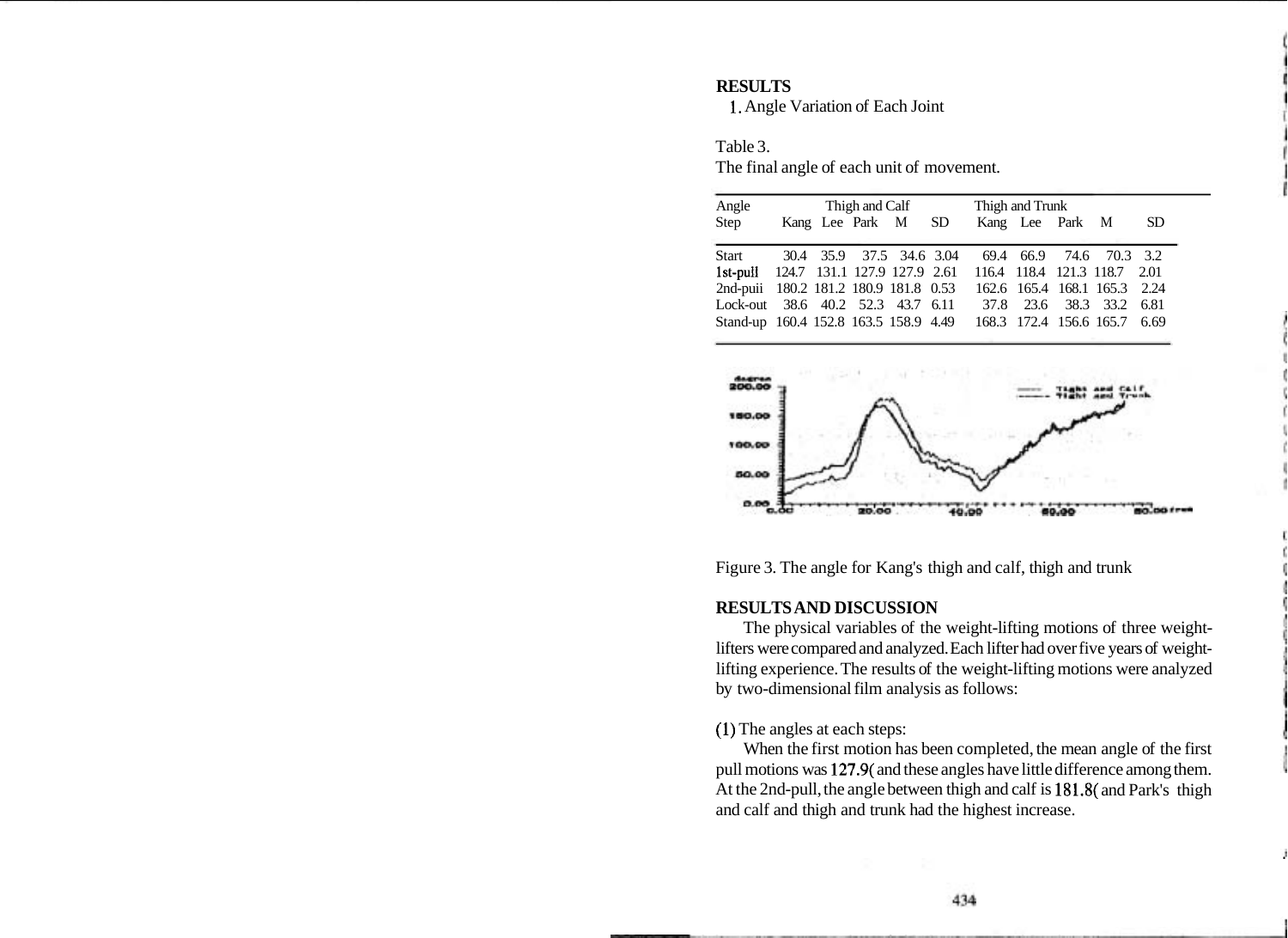(2) The velocity at each joint:

The experiments required a 0.16 - 0.18 sec readiness period. At the first pull motion Kang's was 1.46 m/sec, Lee's 1.54 m/sec, and Park's 1.47  $m/sec$ . The times needed for the first pull motion were 0.57 sec, 0.33 sec and 0.51 sec, relpectively. The times needed for the 2nd pull motion were 0.45 sec, 0.33 sec and 0.36 sec. The times needed for the lock-out step were 0.78 sec, 0.66 and 0.69 sec.

(3) Ground reaction force:

The vertical force of first pull motions were 154.1 kg, 147.5 kg and 190.4 kg. The phenomenon that ground reaction force of the 2nd-pull action has the sudden increase in spite of the decrease of first pull action can be caused by the reaction force from the strong push off the ground. The phenomenon of small reaction force was broken out just after the lock-out action might be caused by the jump action.

(4) Torque which has an effect on all physical joints:

The torque which has an effect on every physical effect was a related continuance. Every weight from the bodies is supposed to work on the peak of each joint, and the torque related with the bodies should be affected by the weight of the bar and the trainer. Kang's first pull action was 2444 kg-cm at the hip joint, 1410 kg - cm at knee, and 685 kg - cm at shoulder. Lee's were 2476 kg - cm, 572 kg - cm and 1222kg - cm. But the torque value decreased at the second-pull. Kang's was highest at 2820 kg - cm of shoulder at the lock-out step, Lee's was 276 kg - cm. Lee's was the highest at 2440 kg -cm of the first pull action at hip joint.

#### **CONCLUSION**

As to the snatch motion in weight lifting, the structural mechanism and quality of motion was analysed by camera and force analysis. For producing pressure plate, which make more generalizations the structural mechanism and quality of motion technologic theory is introduced. Some conclusions of this research are:

(1) Motion of bar, coax, and articulation of the knee, are similar to one another in S-forms but in standup process all the weights of three participants showed a tendency to drop behind.

(2) To lock out in the snatch motion, the weight was pulled up to about 67% ofparticipant's height.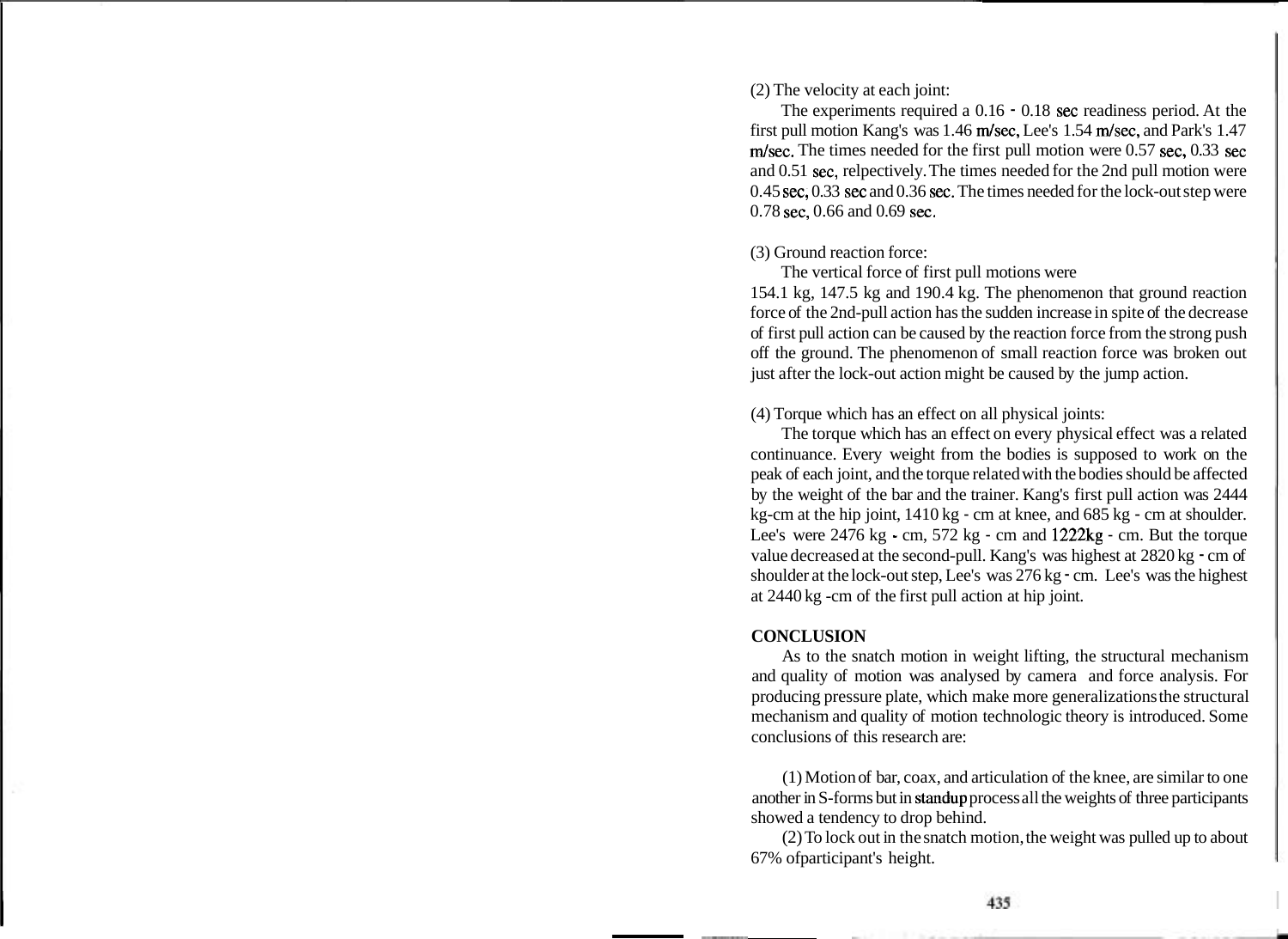(3) When the snatch motion was completed, the angle between thigh and trunk was about 181.8 and the angle between thigh and calf was about 165.3. The angle velocity of the former was about 174.9 deglsec, that of the latter was about 254.9 deglsec. The final angle velocity between thigh and trunk was similar to that of Park but that of Lee is 199.9 deglsec. The final angle velocity between thigh and trunk of Lee was the greatest.

(4) Right after the beginning of 2nd pull, the velocity of weight was maximum,  $2.31$  m/sec and the acceleration of the weight is  $5.01$  m/sec2.

(5) Right after lock out in the snatch motion the velocity of each articulation was maximum -- especially that of shoulder articulation which was maximized at  $3.4$  m/sec and the acceleration of that was 17.89 m/sec2. The degree of the velocity of each articulation was as follows: coax > elbow > knee > ankle

(6) In the snatch motion, the maximum vertical ground reaction force appeared at the and of the lock out motion. That of Kang was about 2.8 times (194.21kg) as heavy as his weight. That of Lee was about 3.2 times (193.4 kg), and that of Park was about 2.5 times (237.5 kg). Right after the beginning of 2nd pull, the maximum of vertical ground reaction force of Kang was about 2.5 times (167.5 kg) as heavy as his weight, that of Lee was about 2.9 times (171.1 kg) and that of Park was about 2.4 times (228.1 kg).

(7) Comparing torque peaks of hip and knee joint in the snatch motions, the shoulder articulation in Kang's and Lee's lock out motion was the maximum, 2820

kg - cm and 2726 kg - cm. But the hip joint in Park's first pull motion is the maximum of 1440kg - cm, which was higher than that of the shoulder articulation.

In addition,a follow-up should be able to realize the mean result achieved by efficient motion analysis by means of the more practical and easier motion analysis machine and materials.

#### **REFERENCES**

Agudin, V. P. (1980). The rational use of assistance exercises in the snatch (Translated by A, Andreev). International Olympic Lifter (in press).

AMT1, (1987). Model OR6-5-1 Biomechanics platform instruction manual.

Baumann, W., Gross, V., Quanda, K., Galbierz, P., & Schwizz,A. (1988). The Snatch Technique of world class weightlifters at the 1995 World championships. International Journal of Sport Biomechanics. 4, 69-99.

Breniere, Y., Bouisset, S. Gatti, L., & Cuong Do, M. (1979). Adynamic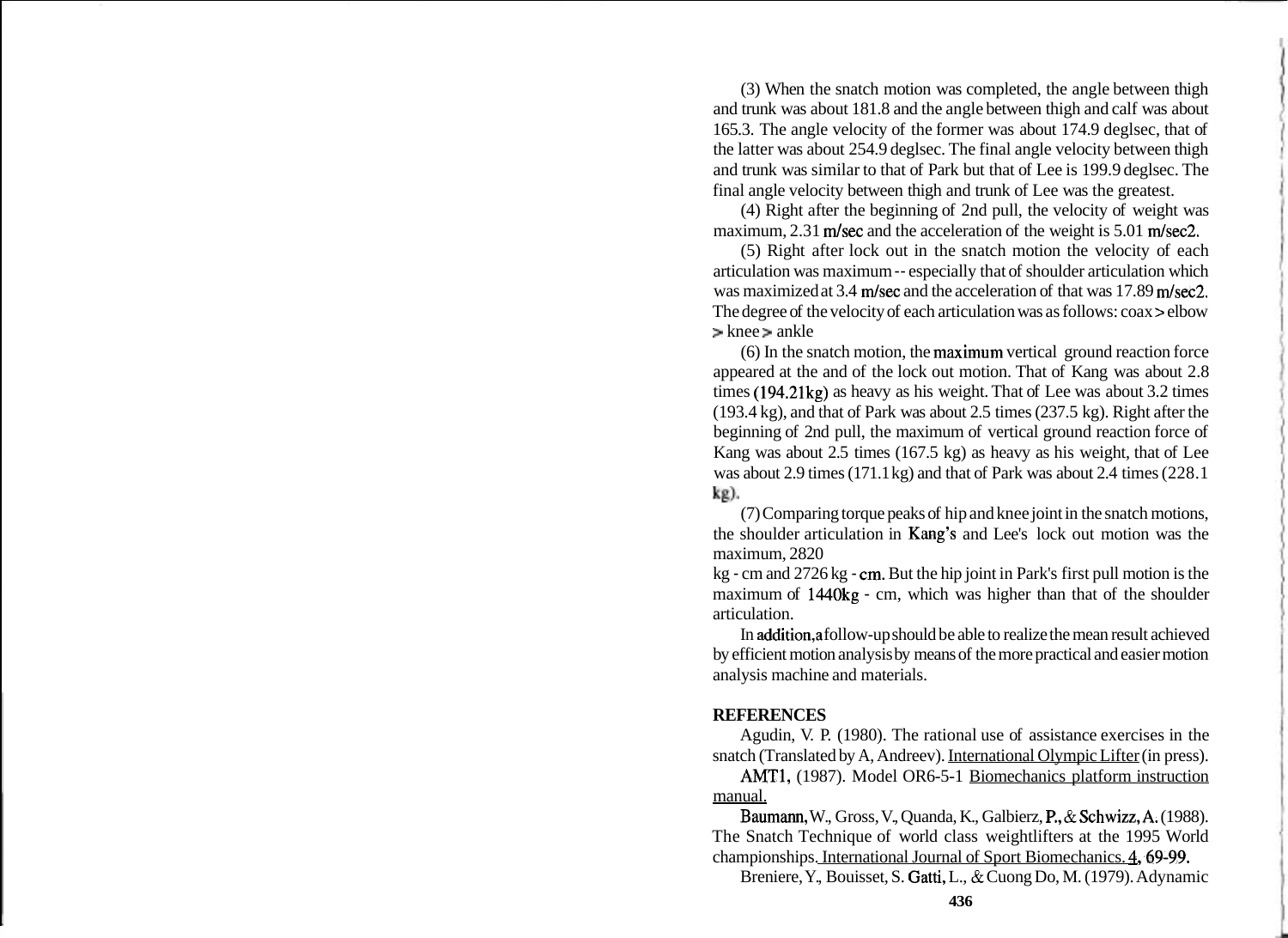analysis of weightlifting movement : squat snatch. In: Abstracts VII International Congress of Biomechanics, Warsaw, Poland.

Burdett, R. G. (1982). Biomechanics of the snatch technique in high skilled and skilled weightlifting. Research Ouarterly for exercise and sport. Vo1.53, pp. 193-87.

Campbell, D. E., Pond, J. W., & Trenbeath, W. G. (1979). Cinematographic analysis of varying loads of the power clean. In : J. Terauds (ed.), Science in Weightlifting. 3-13. Del Mat California: Academic Publishers.

Cerquiglini, S., Figura, F., Marchetti, K., & Salleo, A. (1973). Evaluation of athletic fitness in Weightlifting through biomechanical. bioelectrical and bioaccoustical data. Medicine and Science in Sports and Exercise, 8: Biomechanics III, 189-195.

Dvolkin, L. S. (1984). Technique of executing weight lifting exercises technical preparation of young weightlifters . Soviet Sports Review.19 (2), 85-90.

Edgerton, V. R., Garhammer, J. J., Simpon, D. R., & Campoin, D. S. (1979). Case studies of competitive weightlifters taking anabolic steroid. Medicine and Sport Materials of the Soviet-American Symposium, 133-141. Leningrad.

Enoka, R. M. (1979). The pull in Olympic weightlifting. Medicine and Science in Sports and Exercise. 11 (2). 131-137.

Enoka, R. M (1988). Load- and skill-related changes in segmental contributions to a weightlifting movement. Medicine and Science in Sports and Exercise. 20 (2), 131-137.

Garhammer, J., & Gregor, R. J. (1979). Force plate evaluation of weightlifting and vertical jumping. Medicine and Science in Sports and Exercise. 11 (1). 106(abstract).

Garhammer, J. (1978). Longitudinal analysis of highly skilled Olympic weight lifters. International Congress of Sports.

Garhammer, J. (1980). Power production by Olympic weightlifters. Medicine and Science in Sports and Exercise, 12, 54-60.

Garhammer, J. (1982). Energy flow during Olympic weightlifting. International Journal of Sports Biomechanics. 1, 122- 1 30.

Garharnrner, J. (1985). Biomechanics profiles of Olympic weightlifters. International Journal of Sport Biomechanics. 122-130.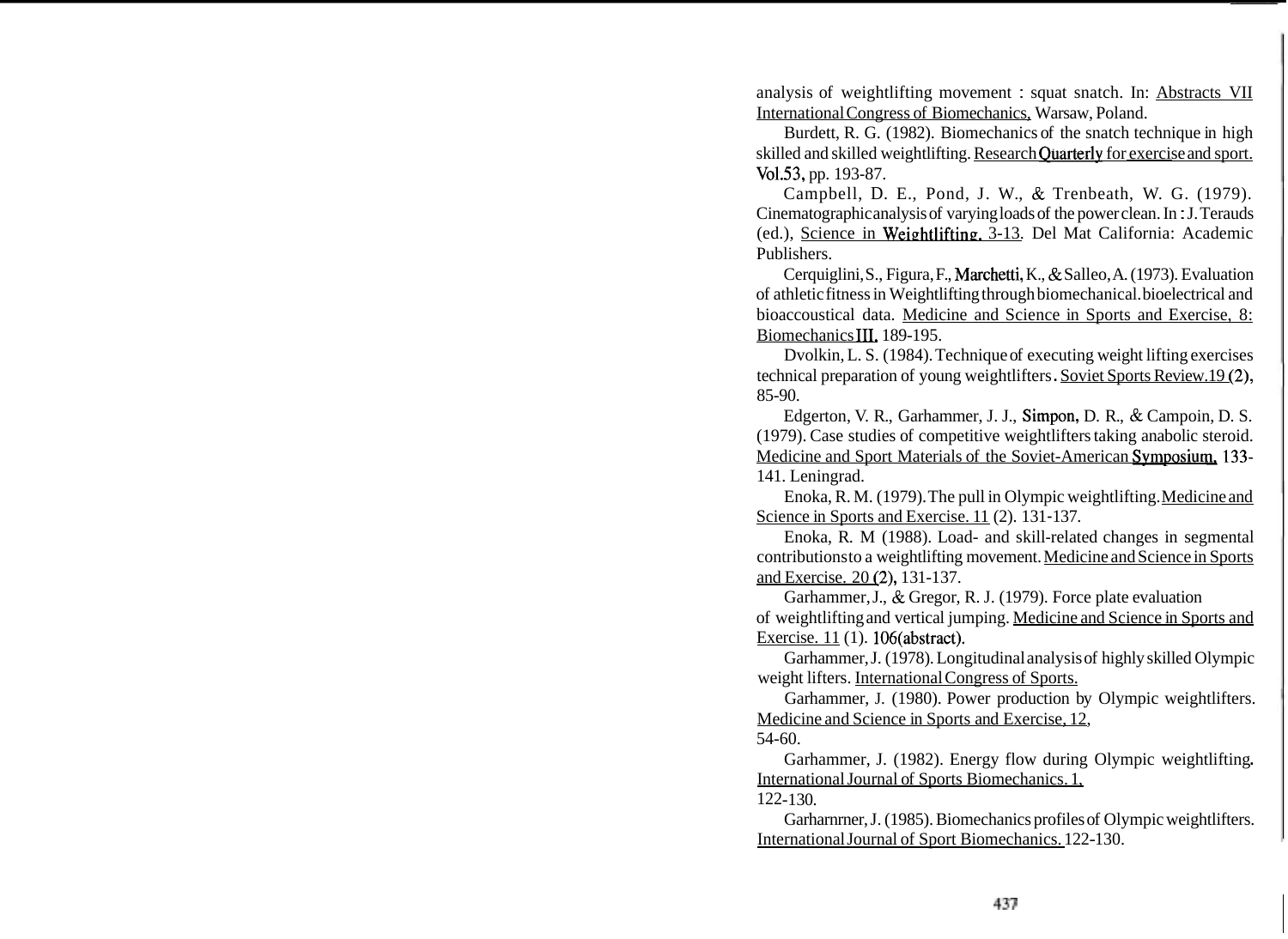Hall, S. J. (1985). Effect of attempted lifting speed on forces and torque exerted on the lumbar spine. Medicine and Science in Sports and Exercise, 17.440-444.

Kopysov, V. S., & Lelikov, S. I. (1981). Successful comparative activities of qualified weightlifters. Soviet Sports Review. 16 (4), 193-195.

Nelson, R. C., Burdett, R.G. (1978). Biomechanical analysis of Olympic weightlifting. Biomechanics of Sports and Kinathropometry. pp. 169-190.